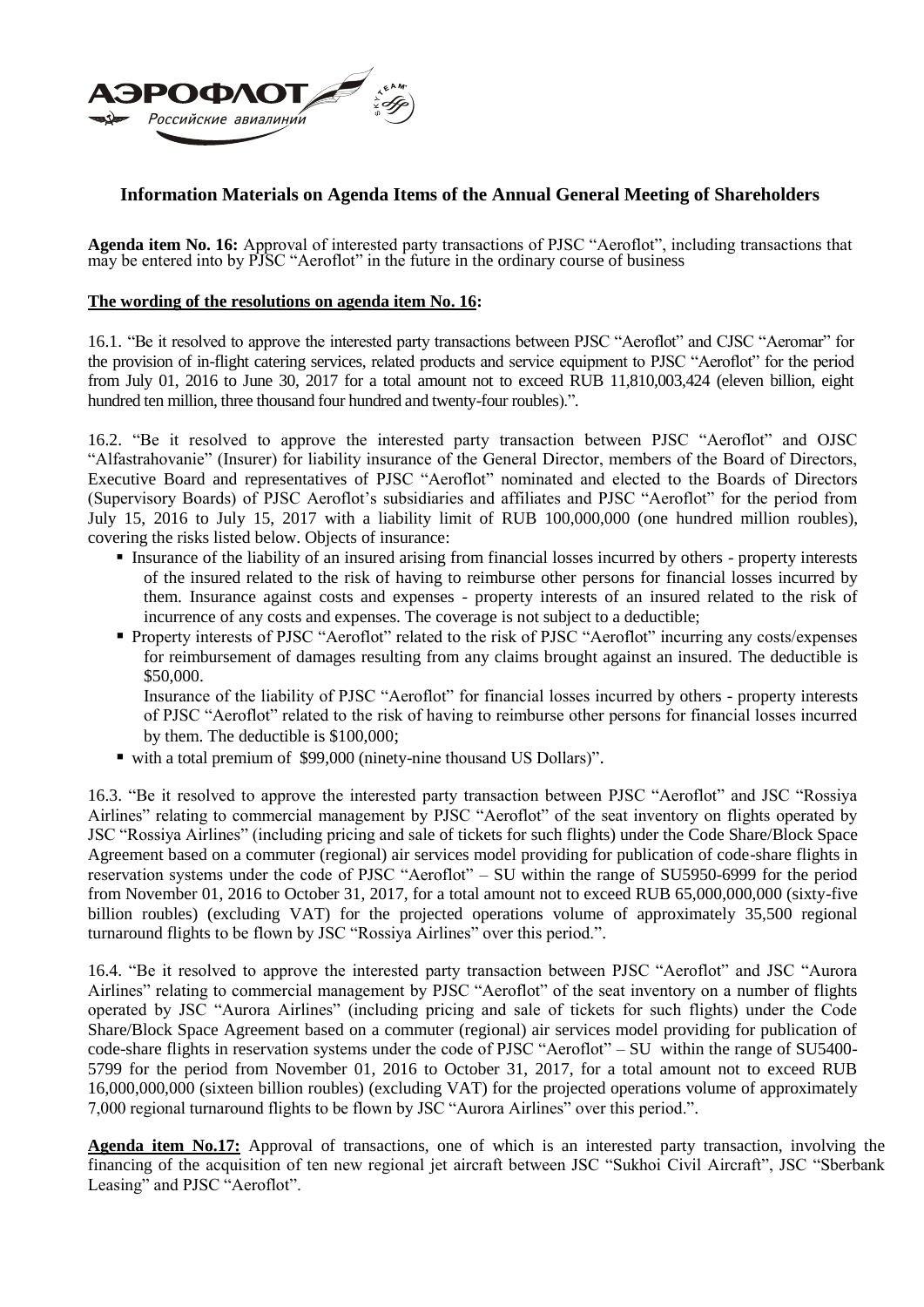## **The wording of the resolutions on agenda item No.17:**

17. "Be it resolved to approve a series of related transactions, one of which is an interested party transaction, involving the financing of the acquisition of ten new regional jet aircraft Sukhoi Superjet 100 (modification RRJ95B):

a) amending the contract for the supply of regional jet aircraft dated December 7, 2005 between PJSC "Aeroflot" and JSC "Sukhoi Civil Aircraft" (the "2005 Supply Contract") by concluding a supplemental agreement to the 2005 Supply Contract and entering into a tripartite Supply Contract between PJSC "Aeroflot", JSC "Sukhoi Civil Aircraft" and JSC "Sberbank Leasing" (the "2016 Supply Contract");

b) for the acquisition of ten new regional jet aircraft Sukhoi Superjet 100 (modification RRJ95B) by PJSC "Aeroflot" from JSC "Sberbank Leasing" for temporary possession and use under a finance lease;

on the following material terms and conditions:

1.1. The rights and obligations of PJSC "Aeroflot" (Buyer) and JSC "Sukhoi Civil Aircraft" (Supplier) set forth in the 2005 Supply Contract shall be terminated as regards the delivery and transfer of ownership of the aircraft numbered from 21 to 30 to PJSC "Aeroflot" as per the "Delivery and Completion Schedule" under the 2005 Supply Contract (the "Aircraft") for subsequent delivery by JSC "Sukhoi Civil Aircraft" to JSC "Sberbank Leasing" under the 2016 Supply Contract and further provision to PJSC "Aeroflot" for temporary possession and use under a finance lease.

In all other respects (including with respect to the Aircraft for which the rights and obligations of the parties related to delivery and transfer of ownership to PJSC "Aeroflot" are terminated), PJSC "Aeroflot" shall have the rights and obligations of the Buyer under the 2005 Supply Contract, whereas JSC "Sukhoi Civil Aircraft" shall continue to be bound by all other obligations to PJSC "Aeroflot", including the obligation to provide personnel training, maintenance and repair services and support the operation of the Aircraft on the terms and conditions and in the manner set out in the 2016 Supply Contract.

- 1.2. With respect to each Aircraft for which ownership has been transferred to JSC "Sberbank Leasing" and which has been provided to PJSC "Aeroflot" for temporary possession and use under a finance lease, JSC "Sukhoi Civil Aircraft" shall, not later than 5 (five) business days from the date on which JSC "Sberbank Leasing" makes full payment for the purchase of the Aircraft, repay to PJSC "Aeroflot" the advance payments totalling \$524,480 (five hundred twenty-four thousand four hundred and eighty US dollars) which were previously made by PJSC "Aeroflot" to JSC "Sukhoi Civil Aircraft" under the terms and conditions of the 2005 Supply Contract.
- 1.3. If JSC "Sukhoi Civil Aircraft" delays the delivery and transfer of ownership of the Aircraft to JSC "Sberbank Leasing" as per the "Delivery Schedule" under the 2016 Supply Contract (the "Schedule"), causing a delay in the provision of the Aircraft to PJSC "Aeroflot" under a finance lease beyond the Schedule, provided that the delay is not due to Force Majeure or Total Loss ("Non-Excusable Delay") as defined in the 2016 Supply Contract, JSC "Sukhoi Civil Aircraft" shall pay to PJSC "Aeroflot" a penalty for delay in delivery of the Aircraft in the amount of \$13,000 (thirteen thousand US dollars) for each day of delay. The penalty shall accrue from the  $15<sup>th</sup>$  (fifteenth) day of the month following the month of delivery of the Aircraft and until the date when PJSC "Aeroflot" receives notice of the commencement of Technical Acceptance from JSC "Sukhoi Civil Aircraft" together with confirmation of acceptance of the Aircraft by an independent inspection organization.
- 1.4. Under the 2016 Supply Contract, JSC "Sukhoi Civil Aircraft" shall transfer ownership of the Aircraft to JSC "Sberbank Leasing" within the time limits specified in the Schedule, and JSC "Sberbank Leasing" shall take ownership of the Aircraft and pay for them an amount not to exceed \$247,983,900 (two hundred forty-seven million, nine hundred eighty-three thousand and nine hundred US dollars) and further provide the Aircraft to PJSC "Aeroflot" for temporary possession and use under a finance lease. The warranty obligations regarding the quality of the Aircraft (standard and special warranties) as well as personnel training, maintenance and repair services and support for the operation of the Aircraft shall be provided by JSC "Sukhoi Civil Aircraft" to PJSC "Aeroflot" directly.

Term of the 2016 Supply Contract: at least 144 months for each Aircraft from the date of its delivery to JSC "Sberbank Leasing".

The transaction for the acquisition of ten new regional jet aircraft Sukhoi Superjet 100 (modification RRJ95B) by PJSC "Aeroflot" for temporary possession and use under a finance lease shall be concluded on the following material terms and conditions set forth in the Finance Lease Agreement (hereinafter referred to as the "Lease Agreement"):

Parties to the transaction: PJSC "Aeroflot" (Lessee) and JSC "Sberbank Leasing" (Lessor).

Lease term: not to exceed 144 months for each Aircraft from the date of its delivery to PJSC "Aeroflot".